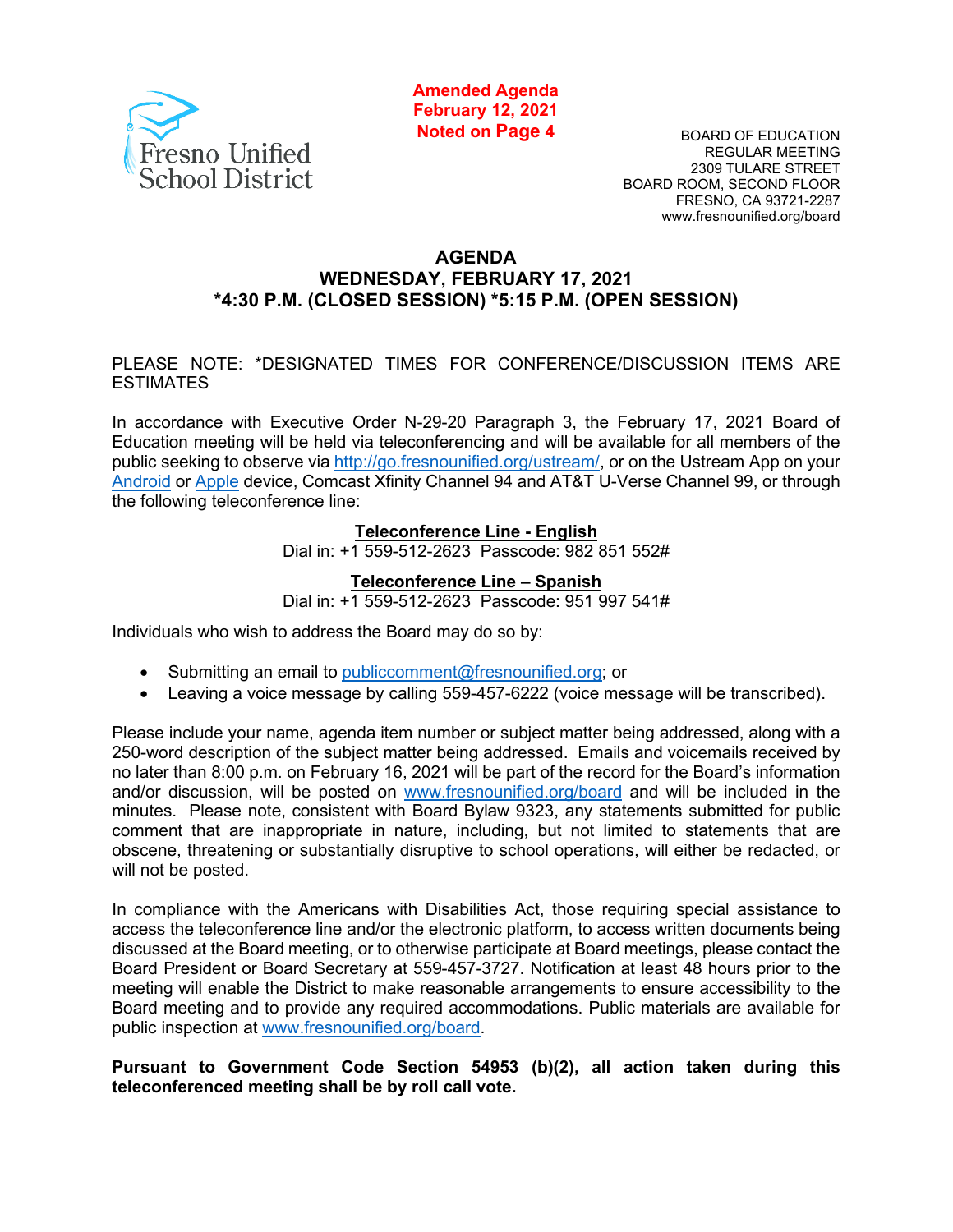**\*4:30 P.M**.

**CALL** Meeting to Order

**OPPORTUNITY** for Public Comment on Closed Session Agenda Items **RECESS** to Cabinet Room for Closed Session to discuss the following:

- 1. Student Expulsions Pursuant to Education Code Section 35146.
- 2. Conference with Labor Negotiator (Government Code Section 54957.6); FUSD Negotiator(s): Paul Idsvoog; Employee Organizations(s): FTA, CSEA, Chapter 125, CSEA, Chapter 143, SEIU, Local 521, FASTA/SEIU, Local 521/CTW, CLC, Fresno Unified Building & Construction Trades/FTA; International Association of Machinists and Aerospace Workers (IAMAW), Unrepresented Employees: All Management, Confidential, and Supervisory Employees.
- 3. Public Employee Discipline/Dismissal/Release/Reassignment/Resignation.
- 4. Public Employment/Appointment (Government Code Section 54957). a. Chief
- 5. Conference with Legal Counsel Anticipated/Pending/Threatened Litigation (Government Code Section 54956.9(d)(2)).
	- a. Potential Case: One (1)
- **\*5:15 P.M., RECONVENE** and report action taken during Closed Session, if any.

# **HEAR Reports from Student Board Representatives**

An opportunity is provided to hear comments/reports from Student Board Representatives from J.E. Young High School. Contact person: Kim Mecum, 457- 3731.

# **HEAR Report from Superintendent**

# **BOARD/SUPERINTENDENT COMMUNICATION**

# **OPPORTUNITY for Public Comment on Consent Agenda Items**

**ALL CONSENT AGENDA** items are considered routine by the Board of Education and will be enacted by one motion. There will be no separate discussion of items unless a Board member so requests, in which event, the item(s) will be considered following approval of the Consent Agenda.

# **A. CONSENT AGENDA**

# **A-1, APPROVE Personnel List**

Included in the Board binders is the Personnel List, Appendix A, as submitted. The Superintendent recommends approval. Fiscal impact: There is no fiscal impact to the district at this time. Contact person: Paul Idsvoog, telephone 457-3548.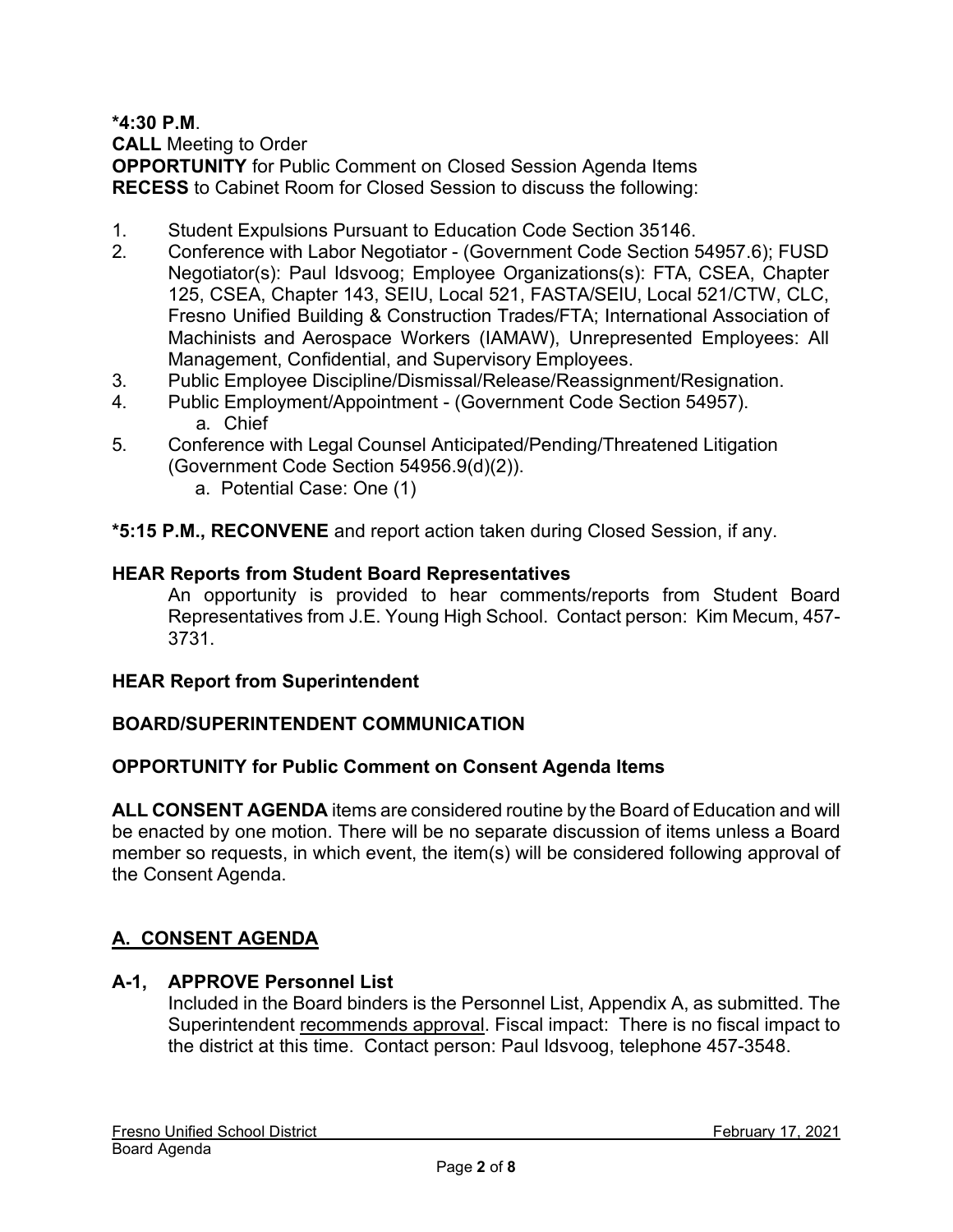# **A-2, ADOPT Resolution Proclaiming March 2021 as Arts Education Month**

Included in the binders is a Resolution Proclaiming March 2021 as Arts Education Month. Fresno Unified School District Board of Education continues to invest and support Arts education and the performing arts in schools from Pre-kindergarten through high school for all students. To publicly state and further demonstrate this support, a resolution proclaiming March 2021 Arts Education month is being declared. The Superintendent recommends approval. Fiscal impact: There is no fiscal impact to the district at this time. Contact person: Kim Mecum, telephone 457-3731.

# **A-3, APPROVE Minutes from Prior Meeting**

Included in the Board binders are the draft minutes from the January 20, 2021 Regular Board Meeting. The Superintendent recommends approval. Fiscal impact: There is no fiscal impact to the district at this time. Contact person: Superintendent, Dr. Robert G. Nelson, telephone 457-3884.

### **A-4, APPROVE the 20201/2021 Certificated Management Competitive and Negotiable 261 Duty Days Revised Salary Schedule**

Included with this agenda item for the Board's consideration and approval is the 2020/2021 Certificated Management Competitive and Negotiable 261 Duty Days Revised Salary Schedule. The Superintendent recommends approval. Fiscal impact: Sufficient funds are available in the district budget. Contact person: Paul Idsvoog, telephone 457-3548.

### **A-5, APPROVE Appointment to Citizens' Bond Oversight Committee**

It is recommended the Board approve the appointment of Andrew Fabela to the Citizens' Bond Oversight Committee (CBOC). Mr. Fabela is nominated by Board Member Slatic. The role of the CBOC, which meets quarterly, is to ensure bond proceeds are expended only for the purposes set forth in the ballot measures. The Superintendent recommends approval. Fiscal impact: There is no fiscal impact to the district at this time. Contact person: Karin Temple, telephone 457-3134.

### **A-6, APPROVE Amendment to Independent Contractor Services Agreement with Rev.com**

Included in the Board binders is a request to approve an Amendment to the Independent Contractor Services Agreement with REV.com to provide Spanish subtitles for the Public Broadcasting System program, Reading Explorers, designed to support Pre-Kindergarten through third grade students at home with literacy lessons. The Board has received a request to amend the contract for Rev.com to include the additional services. The Superintendent recommends approval. Fiscal impact: Sufficient funds of \$41,184 are available through the General Fund. Contact person: Kim Mecum, telephone 457-3731.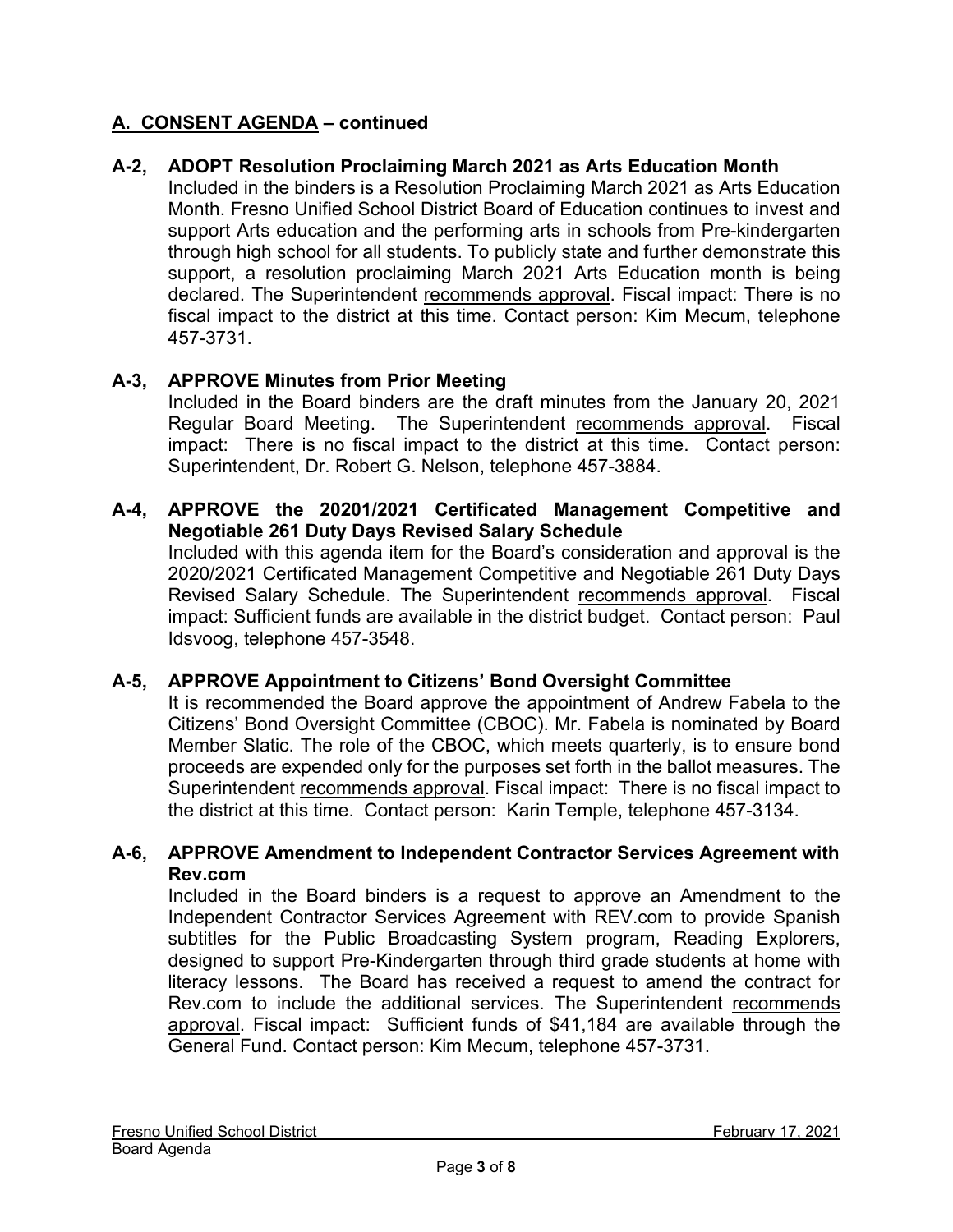### **A-7, APPROVE Independent Contractor Services Agreement with Taylor English Duma, LLP**

Included in the Board binders is an agreement with Taylor English Duma, LLP to provide legal consulting services to the Joint Health Management Board (JHMB). The Superintendent recommends approval. Fiscal impact: Annual cost of \$105,372 is available in the Internal Service Health Fund. Contact person: Santino Danisi, telephone 457-6226.

- **A-7a, APPROVE Agreement with United Health Centers of the San Joaquin Valley** Included in the Board binders is an agreement with United Health Centers of the San Joaquin Valley to provide COVID-19 testing services. The Superintendent recommends approval. Fiscal impact: Annual estimated cost of \$748,000 is available in the General Fund. Contact person: Santino Danisi, telephone 457- 6226.
- **A-8, RATIFY an Agreement between Fresno Unified School District Early Learning Department and Tulare County Office of Education** Ratification is requested for an agreement between Fresno Unified School District Early Learning Department and Tulare County Office of Education from December 17, 2020 through June 30, 2021. The Superintendent recommends ratification. Fiscal impact: Sufficient funds in the amount of \$80,000 are available in the Early Learning budget. The agreement is funded by a grant from the California Department of Education. Contact person: Lindsay Sanders, telephone 457-3750.

# **A-9, RATIFY Independent Contractor Services Agreement with American Ambulance**

Included in the Board binders is an Independent Contractor Services Agreement with American Ambulance. Fresno Unified has utilized American Ambulance to provide required services at all Fresno Unified High School football games. High School tackle football games are scheduled to begin when California Interscholastic Federation **(**CIF) allows at which time the district will need to utilize the services of American Ambulance. The Superintendent recommends ratification. Fiscal impact: Sufficient funds in the amount of \$40,000 are available in the Goal 2 budget. Contact person: Kim Mecum, telephone 457-3731.

# **A-10, RATIFY Independent Contractor Services Agreement with Riddell Football**

Included in the Board binders is an Independent Contractor Services Agreement with Riddell Football. Fresno Unified has used Riddell Football for annual reconditioning and recertification of all tackle football helmets and shoulder pads as deemed necessary by the National Operating Committee on Standards for Athletic Equipment (NOCSAE). All equipment will be inspected, cleaned, and painted before being delivered back to the school sites. The Superintendent recommends ratification. Fiscal impact: Sufficient funds in the amount of \$70,000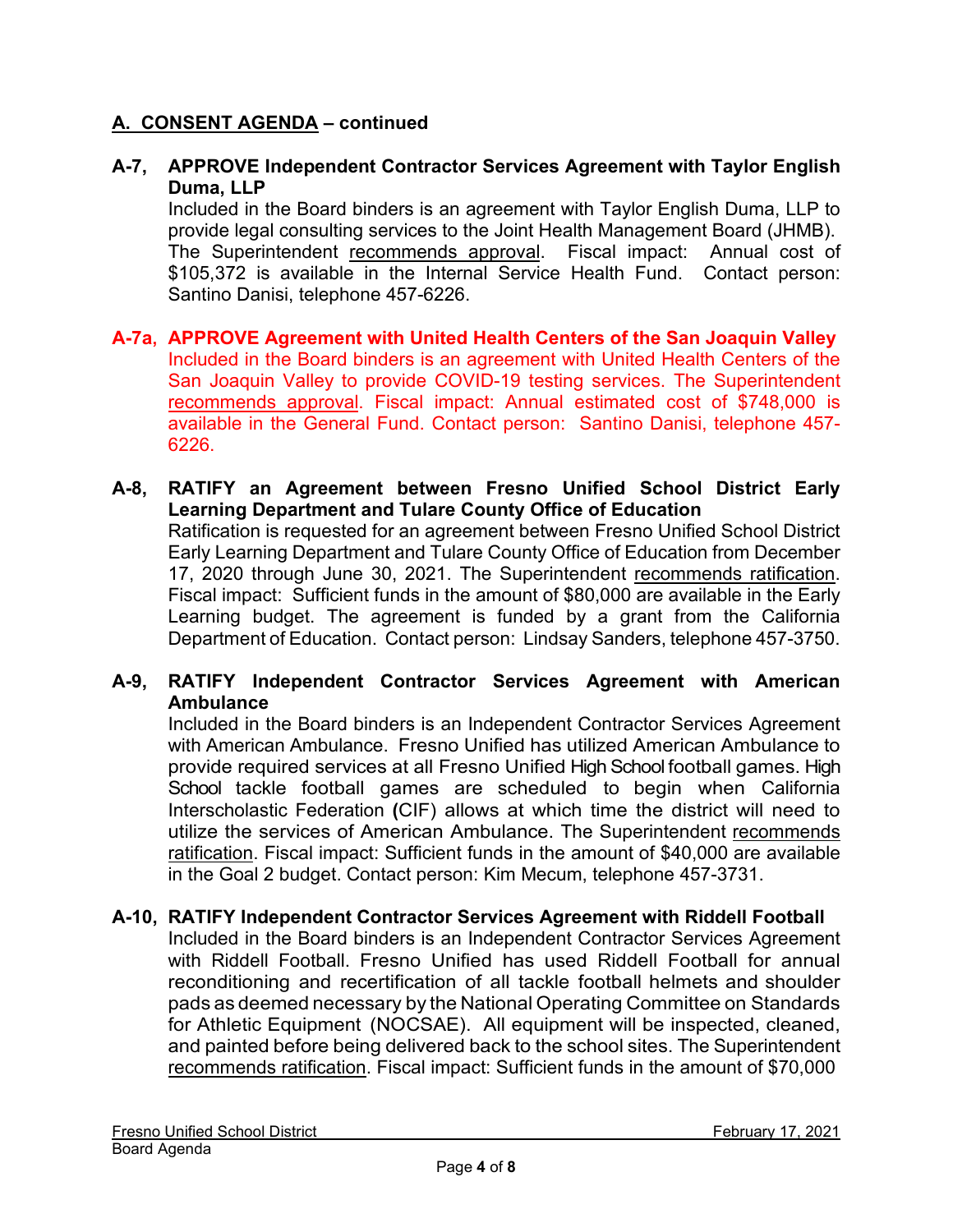are available in the Goal 2 budget. Contact person: Kim Mecum, telephone 457- 3731.

### **A-11, RATIFY Independent Contractor Services Agreement with San Joaquin Valley Officials Association – Central California Amateur Arbiters Sport Officials**

Included in the Board binders is an Independent Contractor Services Agreement with San Joaquin Valley Officials Association (SJVOA) – Central

California Amateur Arbiters Sport Officials (CCAA). Fresno Unified has used SJVOA and CCAA to provide officiating services for elementary, middle school, and high school season contests. The athletic season is scheduled to begin when California Interscholastic Federation (CIF) allows for high school sports at which time Fresno Unified will begin utilizing the services of SJVOA and CCAA. The Superintendent recommends ratification. Fiscal impact: Sufficient funds in the amount of \$600,000 are available in the Goal 2 budget. Contact person: Kim Mecum, telephone 457-3731.

# **A-12, RATIFY Grant Application to the California Community Schools Partnership Program**

Included in the Board Binders is a request for ratification of a grant application to the California Department of Education for the California Community Schools Partnership Program (CCSPP). A community school is a "whole-child" school improvement strategy where the district and schools work closely with teachers, students, and families. Community Schools also partner with community agencies and local government to align community resources to improve student outcomes. The CCSPP grant will expand community partnerships to assist students and families with academic and student supports. The Superintendent recommends ratification. Fiscal impact: The grant application requests \$1,500,000 to support CCSPP schools. Contact person: Kim Mecum, telephone 457-3731.

# **A-13, RATIFY Change Order for the Project Listed Below**

Included in the Board binders is information on a Change Order for the following project:

Bid 20-30, Roosevelt High School Cafeteria Modernization Change Order 3 presented for ratification: \$50,153

The Superintendent recommends ratification. Fiscal impact: Sufficient funds in the amount of \$50,153 are available in the Measure X fund for Bid 20-30. Contact person: Karin Temple, telephone 457-3134.

# **A-14, RATIFY the Filing of Notices of Completion**

Included in the Board binders are Notices of Completion for the following projects,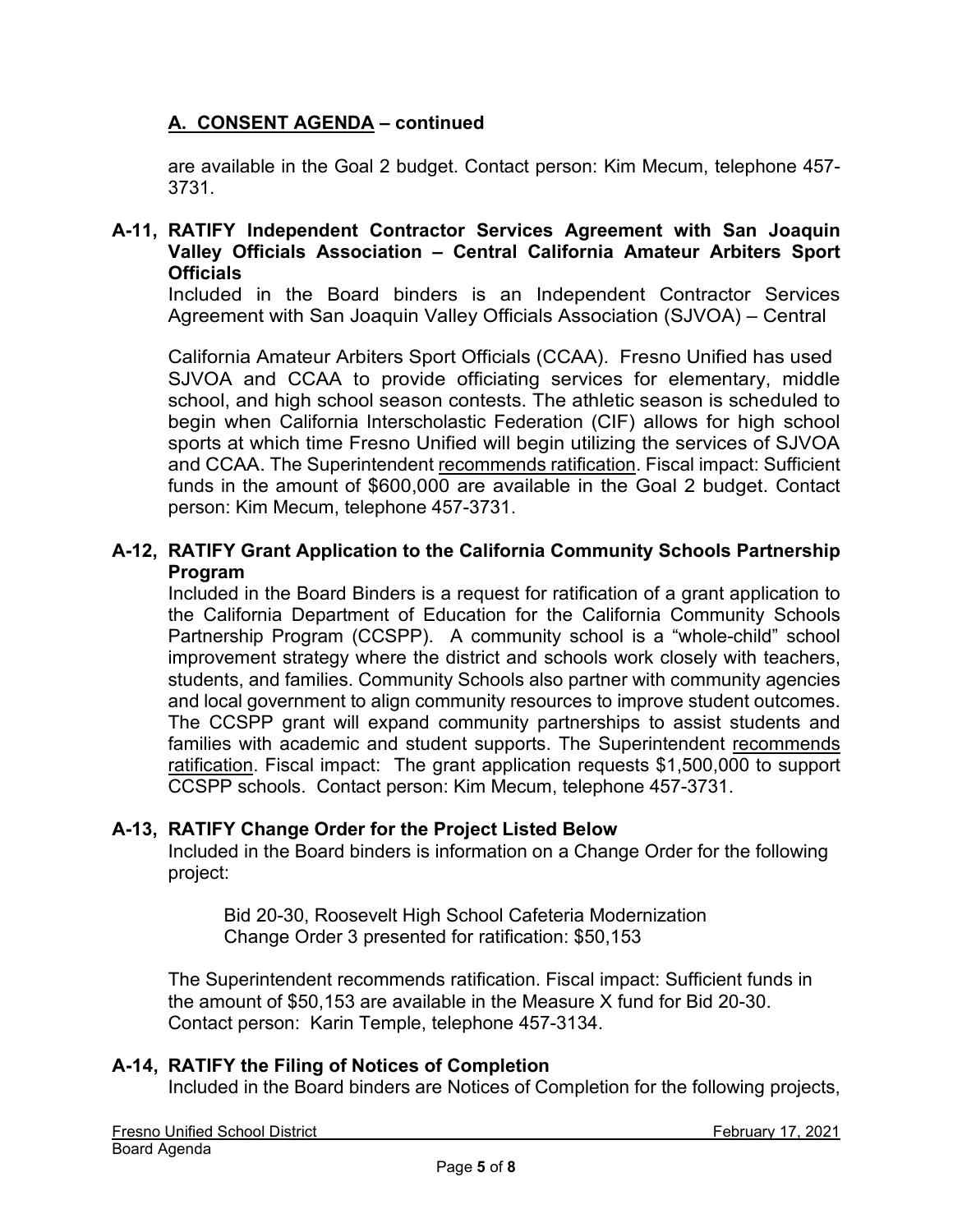which have been completed according to plans and specifications.

Bid 19-51 Sections B and C, Mechanical Improvements for Malloch Elementary School and Tehipite Middle School

Bid 20-55, Modular Classroom Infrastructure for Centennial, Eaton, and Pyle Elementary Schools

Bid 21-02, Brawley Service Center Automotive Lift Installation

The Superintendent recommends ratification. Fiscal impact: Retention funds are released in accordance with contract terms and California statutes. Contact person: Karin Temple, telephone 457-3134.

### **END OF CONSENT AGENDA (ROLL CALL VOTE)**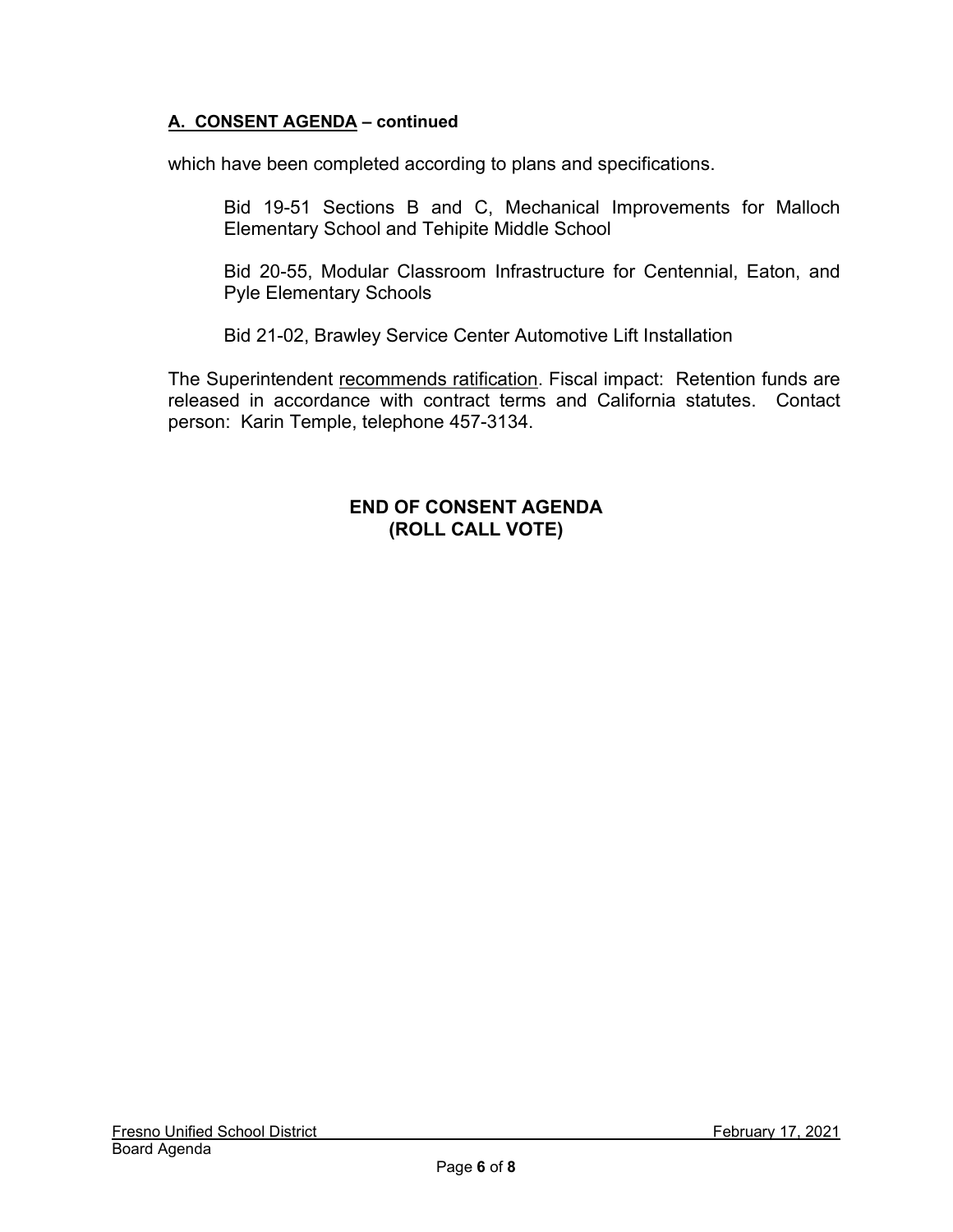# **UNSCHEDULED ORAL COMMUNICATIONS**

In accordance with Executive Order N-29-20 Paragraph 3, the February 17, 2021 Board of Education meeting will be held via teleconferencing. Individuals who wish to address the Board may do so by:

- Submitting an email to [publiccomment@fresnounified.org;](mailto:publiccomment@fresnounified.org) or
- Leaving a voice message by calling 559-457-6222 (voice message will be transcribed).

Please include your name, agenda item number or subject matter being addressed, along with a 250-word description of the subject matter being addressed. Emails and voicemails received by no later than 8:00 p.m. on February 16, 2021 will be part of the record for the Board's information and/or discussion, will be posted on [www.fresnounified.org/board](http://www.fresnounified.org/board) and will be included in the minutes. Please note that consistent with Board Bylaw 9323, any statements submitted for public comment that are inappropriate in nature, including, but not limited to statements that are obscene, threatening or substantially disruptive to school operations, will either be redacted, or will not be posted.

Members of the public with questions on school district issues may submit them in writing. The Board will automatically refer to the Superintendent any formal requests that are brought before them at this time. The appropriate staff member will furnish answers to questions.

# **B. CONFERENCE/DISCUSSION AGENDA**

# **\*6:15 P.M.**

# **B-15, DISCUSS Student Voice Collaborative for the 2020/21 School Year**

Included in the Board binders you will find the Superintendent and Board Student Advisory Council will provide an update regarding their progress as well as some challenges for the 2020/21 school year pertaining to the various student groups within the Student Voice Collaborative. In addition, a summary of the meeting held on February 10, 2021 with Superintendent Dr. Robert G. Nelson will be provided. Fiscal impact: There is no fiscal impact to the district at this time. Contact person: Lindsay Sanders, telephone 457-3750.

### **\*6:35 P.M.**

# **B-16, PRESENT and DISCUSS the 2021/22 Strategic Budget Development**

At the January 20, 2021 and February 03, 2021 Board of Education meetings, the 2021/22 Governor's Proposed Budget and the district's preliminary strategic budget development were discussed. On February 17, 2021, staff and the Board will continue budget development discussions. Fiscal impact: Not available at this time. Contact person: Santino Danisi, telephone 457-6226.